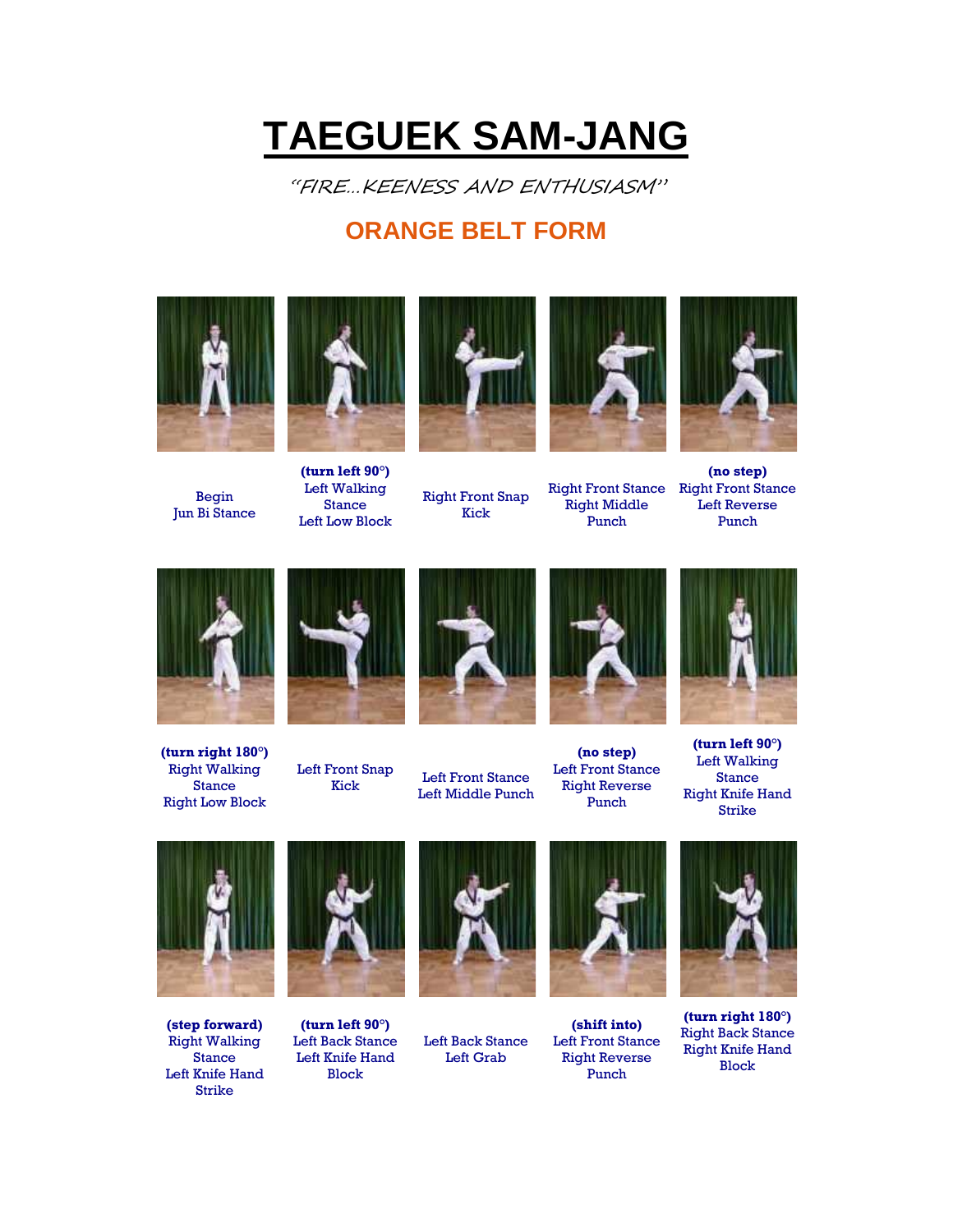

Right Back Stance Right Grab



**(shift into)** Left Front Stance Left Reverse Punch



**(turn left 90°)** Left Walking Stance Right Middle Block



Right Walking Stance Left Middle Block



**(turn left 270°)** Left Walking Stance Left Low Block



Right Front Kick



Right Middle Punch



Right Front Stance Right Front Stance **(no step)** Left Reverse Punch



**(turn right 180°)** Right Walking Stance Rigth Low Block



Left Front Snap Kick



Left Front Stance Left Middle Punch



**(no step)** Left Front Stance Right Reverse Punch



**(turn left 90°)** Left Walking Stance Left Low Block



**(no step)** Left Walking Stance Right Reverse Punch



Right Walking Stance Right Low Block